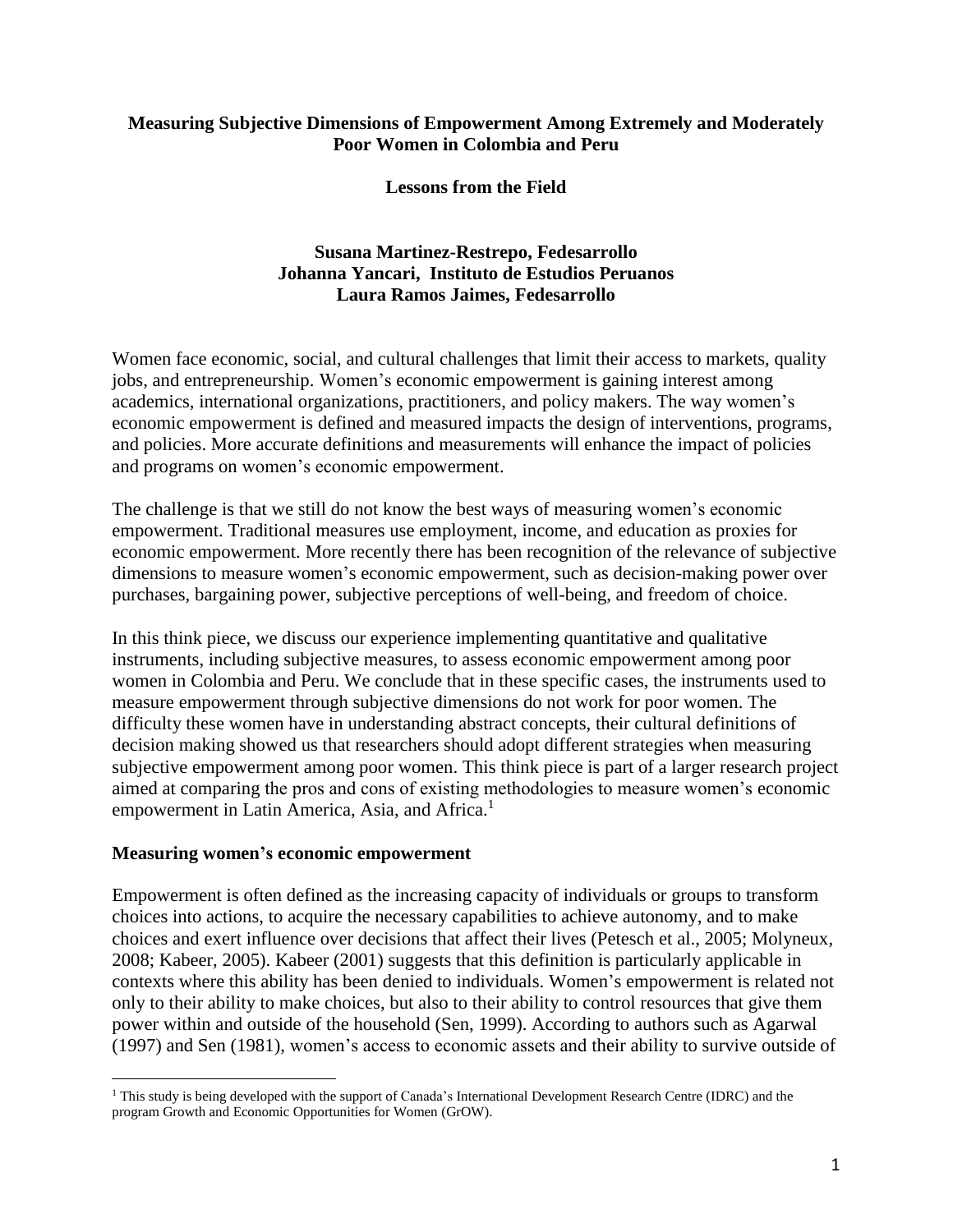the household determine the equality or inequality of their bargaining power. Thus, there is general agreement that integration of women into the labor market is a key indicator of women's intra-household bargaining power (Sen, 1999; Kabeer, 2005; Kabeer et al., 2011). Typically, variables such as education, employment, and income have been used across different contexts to measure economic empowerment (Ibrahim and Alkire, 2007; Samman and Santos, 2009).

Other critics have suggested that these variables fall short when we view empowerment as an expansion of agency. These more traditional variables do not always capture aspects of empowerment associated with agency. By definition, agency is subjective. It entails a process by which an individual evaluates his or her goals and undertakes action to change an object or a circumstance in a given context or environment. Sen defines agency as "what a person is free to do and achieve in pursuit of whatever goals or values he or she regards as important." (Sen, 1985, p. 206). So, in addition to considering such variables as education and income as proxies for empowerment, we need to measure what it takes for an individual to act. Some researchers have gone beyond economic measures of empowerment to propose notions of agency such as autonomy, self-determination, liberation, political participation, mobilization, and selfconfidence (Narayan, 2005).

Ibrahim and Alkire (2005), Alkire et al (2013), Narayan et al. (2000) and the World Bank (2001), and more recently (United Nations Foundation and ExxonMobil Foundation, 2015), have proposed different ways to measure women's empowerment using subjective dimensions, including the ability to negotiate or bargain around household economic decisions, particularly regarding household expenditures. Diener and Biswas-Diener (2005) recommend measures of self-efficacy, self-confidence, mastery, and communal efficacy. The report by United Nations Foundation and ExxonMobil Foundation (2015) introduced and discussed measures of satisfaction with life (overall satisfaction and stress level), self-confidence (overall selfconfidence and willingness to assert oneself and to take risk), and self-esteem. Recent studies have done important work compiling instruments used to measure women's empowerment (Knowles, 2015). These include subjective measurements related to the labor market (such as labor trajectories, meaning of work, motivations), as well as other subjective dimensions (such as self-esteem, self-confidence, gender roles and norms, and life satisfaction).

But how do we know these different measurements work to capture agency, self-esteem, and autonomy as key aspects of empowerment? Frequently, surveys designed as part of impact evaluations of interventions have found no effect on these variables. However, when qualitative studies accompany these impact evaluations, they do tend to show an impact on these subjective dimensions of empowerment. So, did the program have no impact (as measured through quantitative indicators) or, given that qualitative studies show an impact, did researchers get it wrong when defining measures for subjective dimensions of empowerment?

Below we discuss some lessons learned in Colombia and Peru from applying questionnaires that aim to measure subjective dimensions of women´s empowerment.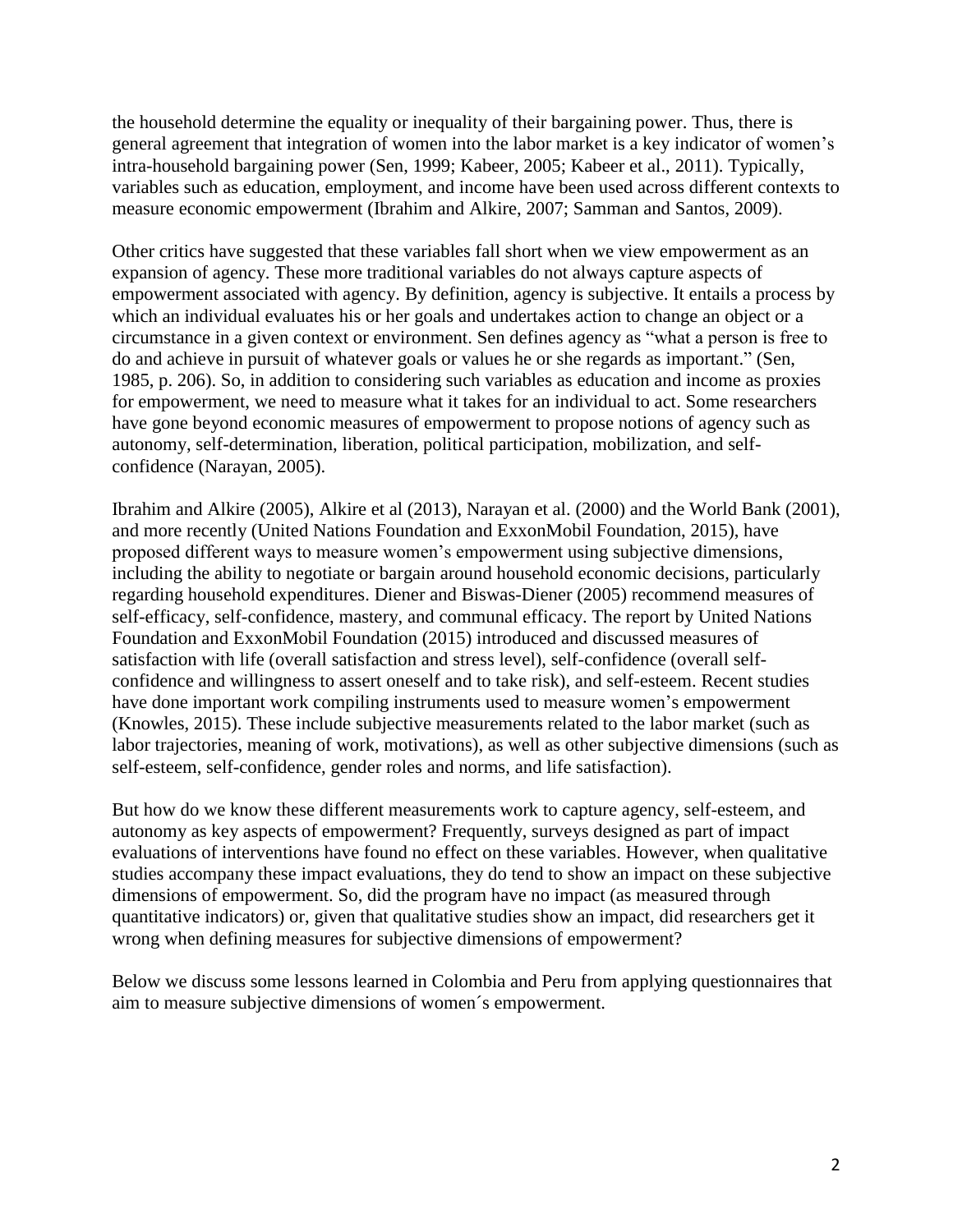# **1. Is decision-making power over household purchases really a good proxy for women's empowerment?**

The literature has shown during the last two decades that decision making and intra-household bargaining are key subjective proxies for women's empowerment. Agarwal (1997) and Duflo (2012) suggest that the proportion of income family members contribute to the household can have a significant impact on how much each household partner influences decisions regarding the purchase of goods and services. Thus, giving women cash benefits could increase their bargaining power in the household's decision-making process, particularly regarding consumption decisions. Furthermore, in 2004, Sanders and Schnabel showed that the use of savings accounts among abused women with limited resources leads to financial independence, a necessary prerequisite for leaving their abusive partners. Karlan et al. (2007), found through an experiment conducted among women in the Philippines that the use of financial products has a significant impact in empowering women by increasing their capacity to make decisions within the household.

Based on this evidence, we conducted an impact evaluation of the Pilot Savings Program (PSP) among beneficiary households of the Conditional Cash Transfer Program (CCTP) "JUNTOS" in Peru. We aimed to identify the effects of strengthening women's financial capacities and savings on gender relations within the household.<sup>2</sup> We measured these effects through the decisionmaking power women wield over expenditures in their households.

We asked, for example: who makes the decisions about minor purchases such as school uniforms or groceries and about major expenses like buying a TV or repairing the house? Possible responses included: women alone, partners alone, both women and their partners, or women and other family members. This distinction is important since women are more likely to make decisions over minor household purchases than over major purchases that require more negotiation, money and sometimes even loans. We assumed that women participate in decision making when they make the decisions alone or together with their partners or another family member. We also assumed that if women are more likely to save, they are also more likely to participate in major household purchase decisions. If this were the case, we could infer that women had greater decision-making power within the household and were more empowered.

Our results showed that women's participation in household decision making about expenses was surprisingly high. More than 96% of women in the baseline (in control districts and treatment) mentioned that they participate in decisions for minor expenses. This result increased to more than 98% in the exit poll. We saw a similar result regarding major expenses, where more than 88% of women mentioned in the baseline that they participate in these decisions, and in the exit poll this percentage rose to more than 93% (in both control and treatment).

 $\overline{a}$ 

<sup>2</sup>Between 2010 (baseline) and 2012 (exit poll), the *Instituto de Estudios Peruanos* (IEP) conducted an assessment of the Pilot Savings Program (PSP) among beneficiary households of the Conditional Cash Transfer Program (CCTP) "JUNTOS" in Peru. The CCTP "JUNTOS" is a program that targets the population in poverty and located in rural areas. The PSP aimed to promote and encourage savings among the users of the CCTP "JUNTOS" through training lectures on financial education during a sixmonth period. The hypothesis, based on the gender and financial education literature, was that women who have a savings account are more empowered financially, which is considered a first step toward economic empowerment (Johnson and Sherraden 2007).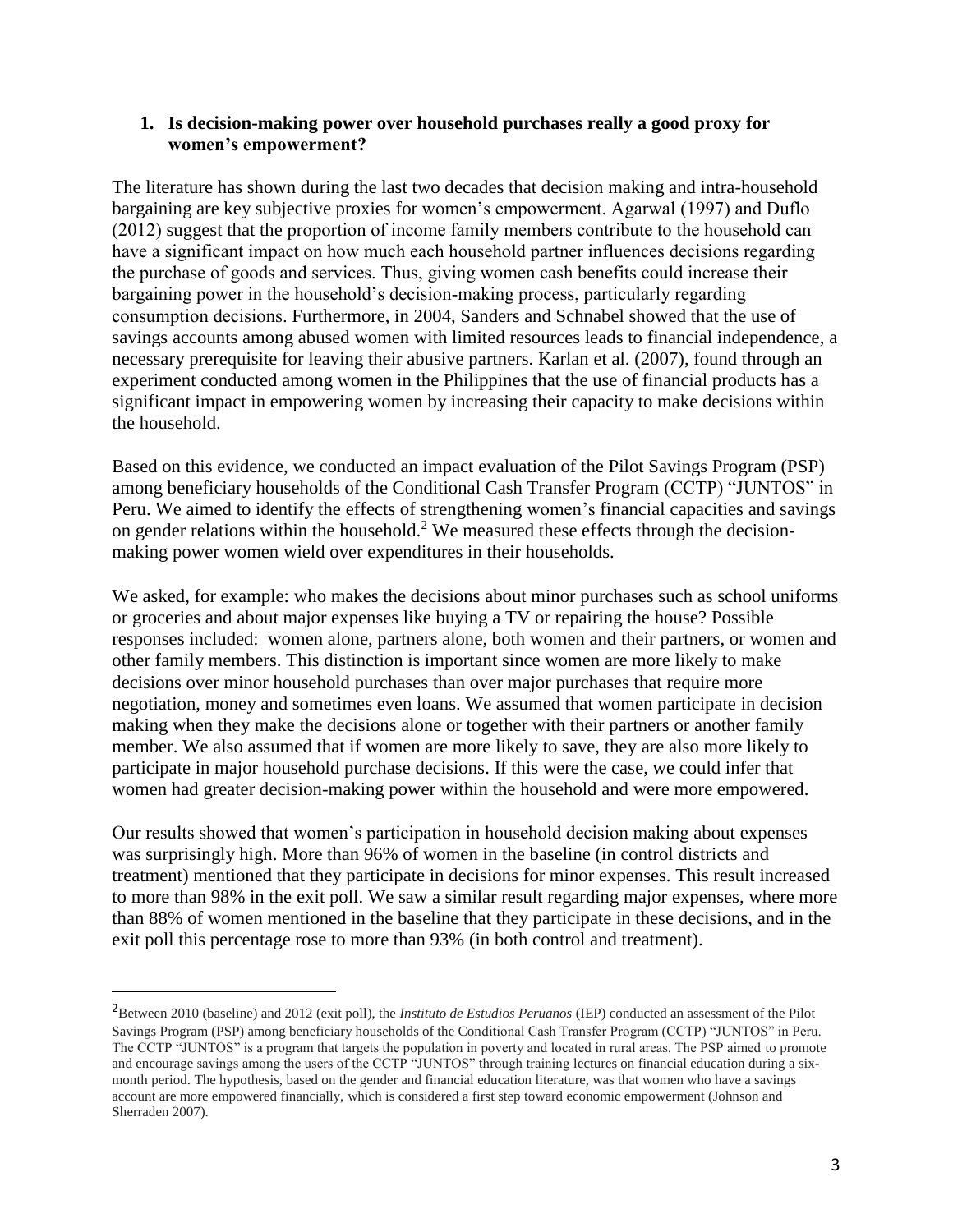|                                                               | Baseline                      |                      |                        | Exit Poll            |                   |
|---------------------------------------------------------------|-------------------------------|----------------------|------------------------|----------------------|-------------------|
| Variable                                                      | <b>Treatment</b><br>districts | Control<br>districts | Treatment<br>districts | Control<br>districts | 1n<br>Differences |
| Women participate in decisions on<br>minor household expenses | 97.8%                         | 96.2%                | 99.4%                  | 98.1%                | $-0.3\%$          |
| Women participate in decisions on<br>major household expenses | 89.0%                         | 88,6%                | 93.2%                  | 93,1%                | $-0.3\%$          |
| <b>Observations</b>                                           | 778                           | 837                  | 654                    | 788                  |                   |

**Table 1. Decision making at home: minor and major expenses**

Source: Baseline and Exit Poll Surveys of PSP among beneficiary households of the CCTP "JUNTOS"

These results run counter to those obtained from in-depth interviews with a group of ten women who received training in financial education. The cultural characteristics of these indigenous women from poor rural areas influenced the results. The group of ten women interviewed indicated that they participated in decisions about major expenses because they considered that communication from their husbands on the spending decision included them, *even if there had been no discussion of the actual expenses*. We argue that decision-making power over purchases is not necessarily a proxy for empowerment, particularly in the case of poor Latin American women. An alternative explanation for the findings is that decision making power is important for women's empowerment, but that it was not measured well in the large study. Qualitative methods can give us new ideas on how to create better measures regarding household decision making.

In the case of Peru, we can attribute the results indicating high levels of engagement in decisionmaking among women to cultural definitions of "decision." As the qualitative evidence revealed, women did not participate in making major household decisions. Their understanding of "participation in decision making" is based on a patriarchal culture in which men traditionally make decisions and women agree to and implement these decisions. These women consider the simple fact that men communicate their decisions to women to be a democratic practice.

The high percentage of women who exercised control over minor expenses could be related to the place given to women as "super mothers" in Latin American societies. Indeed, this concept of super mothers, developed by Folbre (1994), suggests that women have to continually make decisions about small purchases (e.g., groceries and child-related expenses) to ensure correct home management. This situation, in combination with the rural condition of this population, in which men usually migrate seasonally to find work outside their communities, leaves the entire responsibility for the household to women. We suggest that this decision-making control is evidence of women trying to be super mothers by doing it all, a situation that creates time constrains that could affect other dimensions of women's economic empowerment such as labor market participation.

# **2. The challenges to understanding the concrete and the abstract within subjective measures of empowerment: the case of extremely and moderately poor women in Colombia and Peru**

Another way of looking at women's empowerment is through subjective well-being and its relationship to psychological empowerment. Subjective well-being refers to the evaluation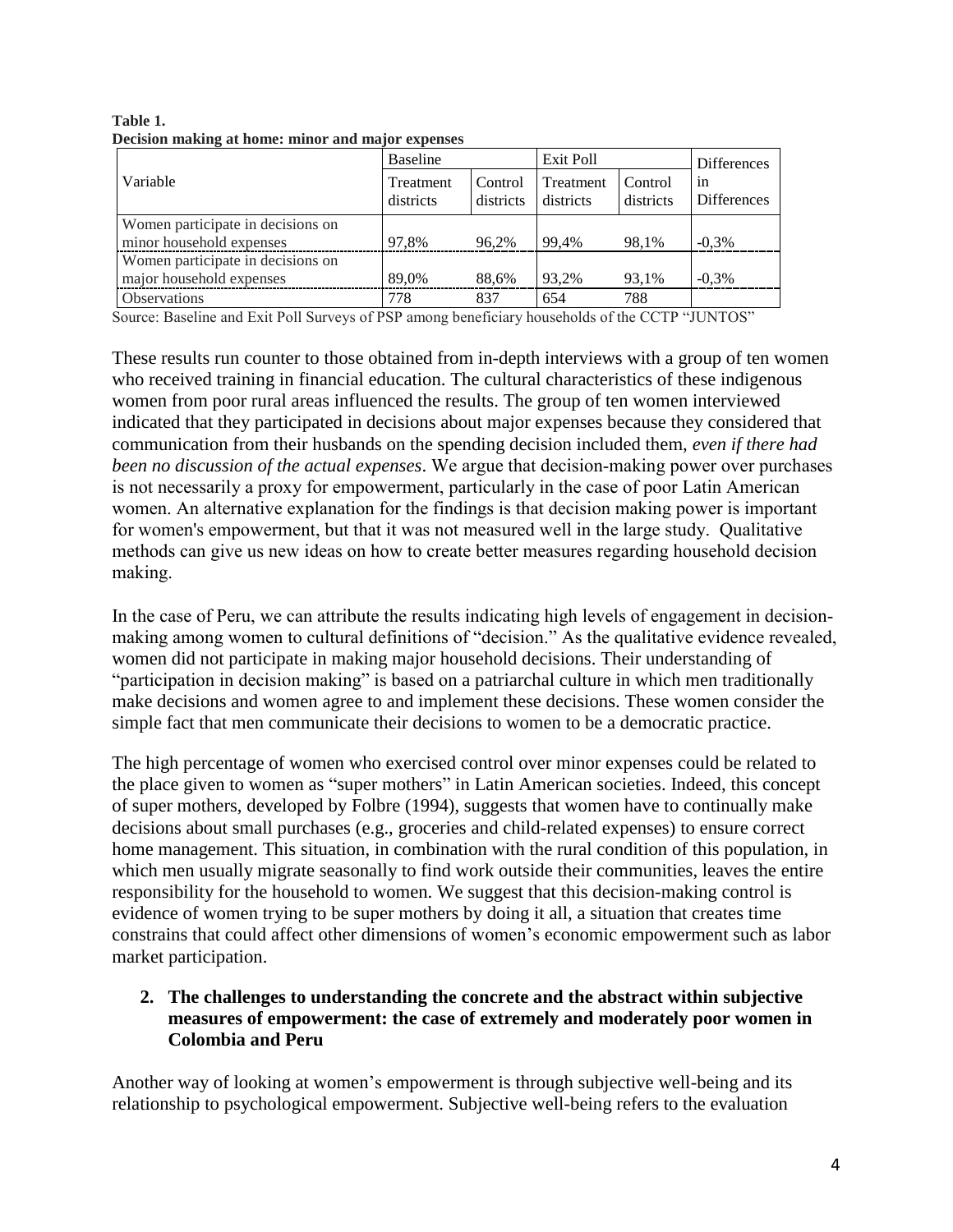people make of their lives and includes pleasant emotions, fulfilment, and life satisfaction (Diener and Biswas-Diener, 2002). Psychological empowerment is one facet of subjective wellbeing since it involves people's beliefs about whether they have the resources, energy, competence, and freedom to accomplish their goals (Diener and Biswas-Diener, 2002) to attain the life they value (Sen, 1999; Sen, 1985).

In this section, we discuss our experience after implementing a pilot questionnaire about subjective dimensions of empowerment among women under extreme poverty, victims of violence in Colombia<sup>3</sup>, and rural women living in poverty in Peru. Based on Sen (1985, 1999), Ibrahim and Alkire (2007), and Samman and Santos (2009), we piloted some modules to capture subjective dimensions of well-being, self-esteem, and empowerment and also tested the widely used "staircase of freedom."

In Colombia, a total of 83 women answered the pilot questionnaire, which was distributed in rural and urban areas the states of Antioquia, Valle del Cauca and Bogotá D.C. On average, participants were 40 years old, and 75% had less than a high school diploma. Almost half of the participants (44%) reported that they had worked during the previous week. The other half (46%) reported they dedicated most of their time to unpaid household chores. Average reported income was 72 USD per month and 9.23% reported not receiving any type of income. The Peruvian case included poor women in rural areas as discussed in the first section.

Based on Sen's definition of agency and empowerment (1999), the objective of the pilot was to understand what was really important for women living under extreme poverty without making any assumptions about what mattered in their lives (for example, the preconceived idea that material well-being is important). Furthermore, we wanted to know how free they felt to make choices about the aspects of life they valued and the goals they wanted to achieve. As Figure 1 shows, 84% of women responded affirmatively to the question "Would you like to change something in your life?" We expected the number would have been greater, taking into account the economic conditions of all women in the sample. This response would mean that 16% of women living in extreme poverty, often in unhealthy sanitary conditions and lacking adequate food, do not want to change anything in their lives.

The second question was open-ended—"What aspects of your life would you like to change?" and gave women the option to report the three aspects most important to them. The most common responses included "Change my labor situation," "Solve personal problems," "Become

 $\overline{a}$ 

 $3$ This pilot was part of the qualitative component of the impact evaluation of Red Unidos, the Colombian strategy to eradicate extreme poverty. The Red UNIDOS strategy provides psychosocial support for families through a social worker who visits between two and eight times per year. Although women's empowerment was not a program goal, it was expected that through the work of social workers and the achievement of these goals, women would gain further economic empowerment and intrahousehold bargaining and decision-making power. Several Red Unidos impact evaluations showed that the program did not manage to reduce extreme poverty or empower women beneficiaries. A qualitative study followed in 2013 that aimed to explain the lack of significant results and to get deeper insights about the program's lack of effectiveness. For more information about the studies, see: Fedesarrollo, Econometría, SEI and IFS (2012), 'Evaluación de Impacto de Juntos (hoy Unidos). Red de Protección Social para la Superación de la Pobreza Extrema Informe de Evaluación: Diciembre de 2011;' Technical Report; Abramovsky, Laura; Attanasio, Orazio (2016). Challenges to promoting social inclusion of the extreme poor: evidence from a large scale experiment in Colombia.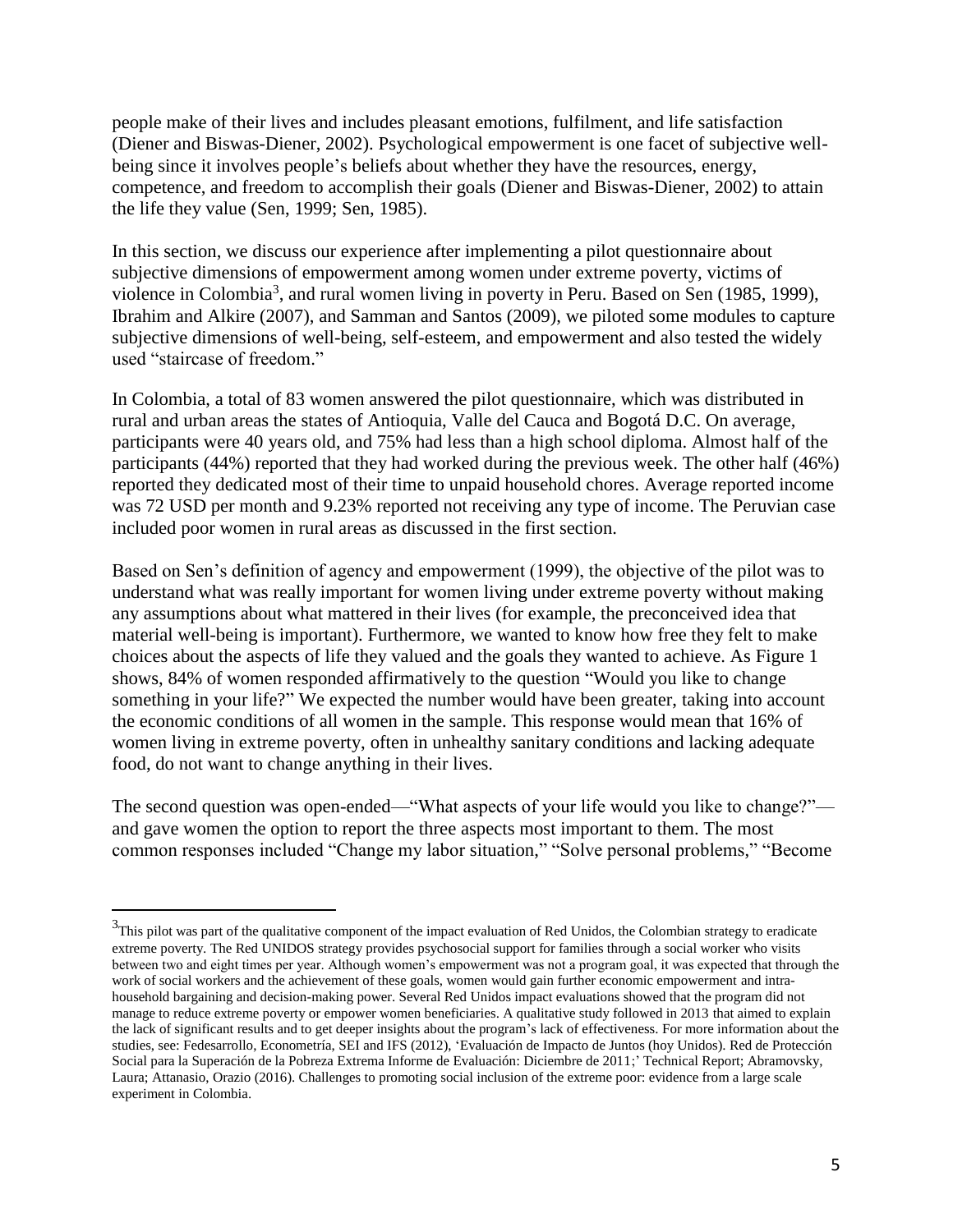a home owner," "Get more education or training," and "Make home improvements." All these were concrete.

To the question "Who or what would help you to achieve that change?" the most common response was "myself," followed by "God or Jesus Christ," "my family," and finally, "the national government," and "the local government." In this case, we provided the options and women chose the three that best represented their beliefs. While "myself" remained the most common first response, it is interesting to note how important Jesus Christ and the family is to help them improve their life. Leaving change to Jesus, the family, might take away the sense of agency women need to make the necessary changes to improve their lives and attain their goals. Leaving change to the national and local governments is more difficult to understand. On the one hand it can show certain dependence to the State's subsidies to change ones lives. On the other hand, it can show that women are demanding better social policies.



**Figure 1. The life we value**

Source: Authors' elaboration based on the questionnaire's structure and descriptive language.

Finally, we included the following commonly used question: "Imagine a staircase of ten steps, where at the bottom, on the first step, people cannot choose or make decisions regarding their lives and on the top step, the tenth, people have complete freedom to choose or make decisions regarding their lives. On what step of the decision-making staircase are you?" We created a template to identify which step the woman placed herself on at the time of the survey and to compare that placement with her position on the staircase ten years earlier (see picture in Figure 2).

Data from Colombia showed that 47% placed themselves on the tenth step (the highest), in terms of their perceived freedom to choose or make decisions about changes. For the most part, respondents perceived they had more freedom today than ten years ago. We noticed, however,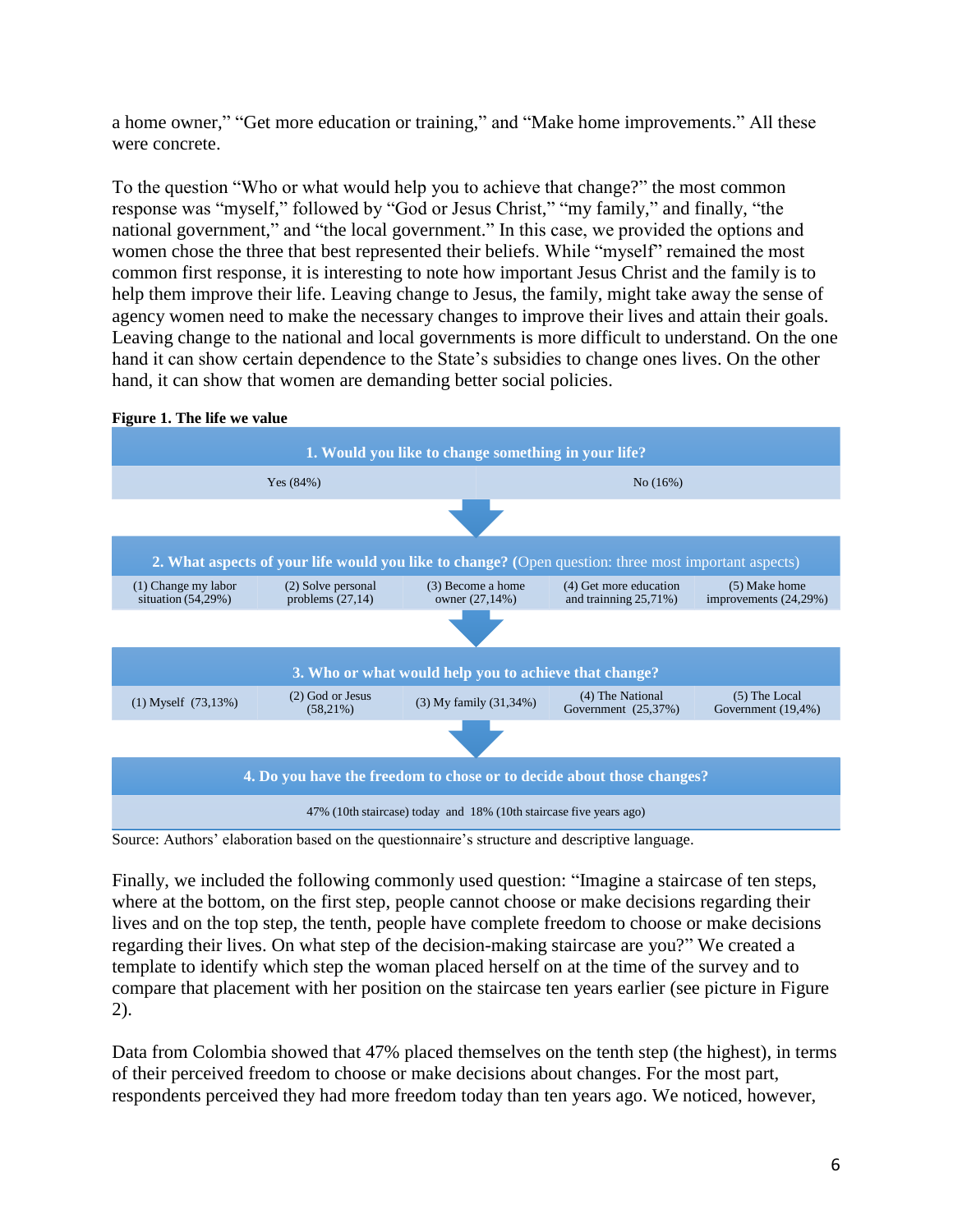that women misinterpreted the question and were able to respond only after the interviewers explained the question many times. The situation was similar in Peru (see below) where it took, on average, between five and eight minutes for pollsters to explain the question. The case of Maria illustrates the difficulty women had in understanding this question (see Figure 2).

#### **Figure 2. The staircase**

Interviewer: "**Imagine you are on a staircase. The first step represents no freedom at all to decide about your life and what you want, while the tenth step represents total freedom to do so. On which step are you standing right now?** (The interviewer shows the card with the stair case).

Maria: "Now I live with my husband and my children."

#### **Interviewer: "On which step were you standing five years ago?**

Maria: "Five years ago we were living with my mother-in-law."



Like Maria's responses, many of the women's answers were not truly related to the question asked. On the one hand, Maria's direct response was based not on her current freedom to decide over her life, but on the location of her residence today and five years ago. On the other hand, it is also possible that this response indicated that she is doing better today than five years ago, or that she has more freedom today since she is living with her family in her own household. She may have used a concrete example to convey the abstract concept of freedom. This does not mean that freedom is not important to her but that might be expressed differently. A good research questionnaire should allow abstract concepts to be applied to Maria's concrete context.

We observed that all the responses had something in common: they were concrete and associated a point in time with a physical place. The question used the staircase as a metaphor, combining a concrete concept (a staircase) with an abstract concept (freedom to choice and freedom to decide). Because of this, we suspected that the answers obtained after the interviewers' numerous explanations might be biased by the interviewers' own opinions and perceptions.

This outcome is consistent with evidence found in Peru in the same impact evaluation described in the first section. As shown in the table below, the differences between treatment and control districts in responses to this question were not statistically significant. In both cases, women in the treatment and control group districts showed the same results in both the baseline and exit polls. The field work showed that the women surveyed did not understand the question. For example, the average time spent on this question according to records was about eight minutes, due to the pollster's numerous explanations. The answers to this question in most cases came from the interpretation of the pollster, rather than the response of the interviewee, and in the end the researchers decided not to use the results.

# **Table 2.**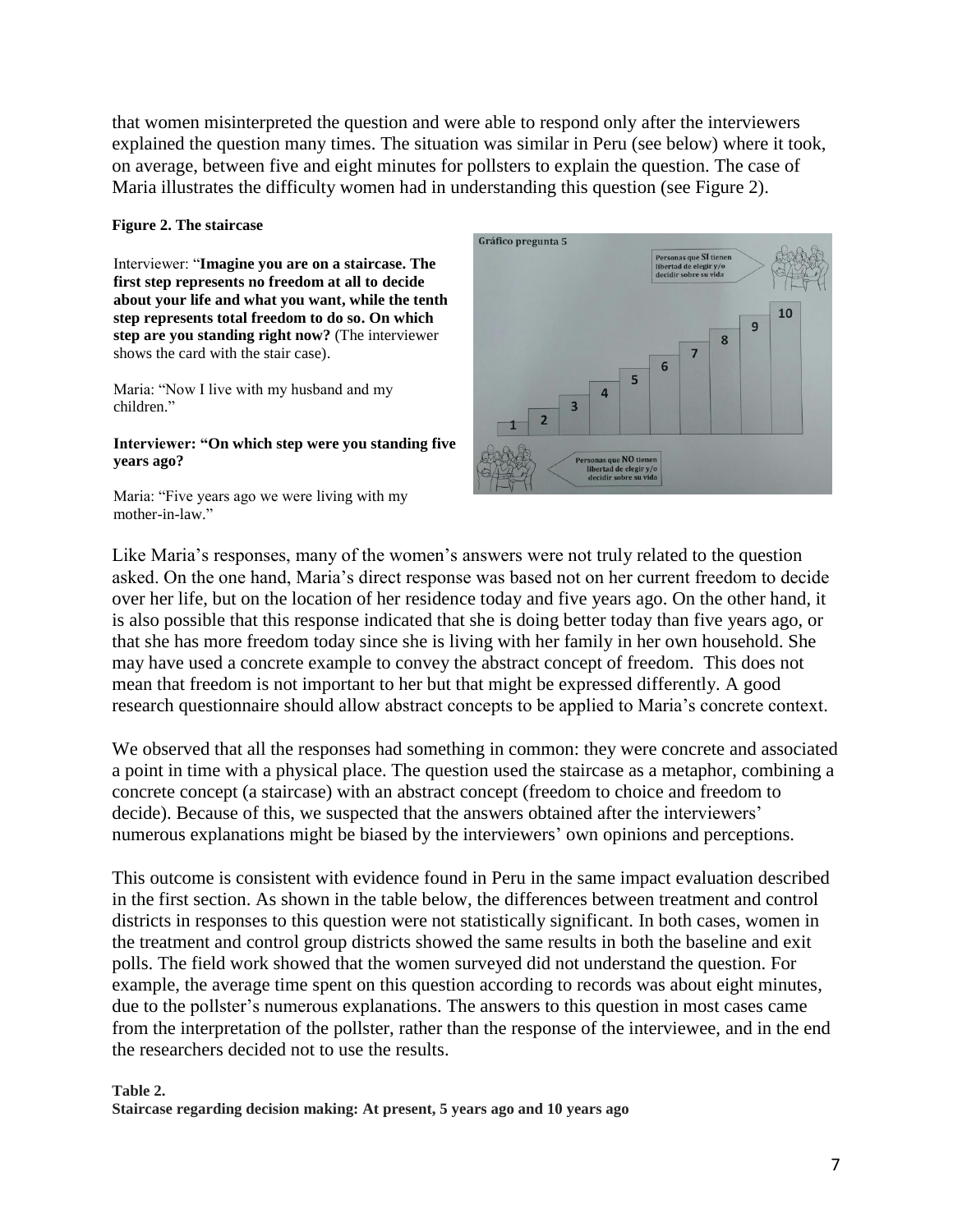|                                        | <b>Baseline</b> |           | Exit Poll $^{1/}$ |           | <b>Difference</b> |
|----------------------------------------|-----------------|-----------|-------------------|-----------|-------------------|
| Variable                               | Treatment       | Control   | Treatment         | Control   | 1n                |
|                                        | districts       | districts | districts         | districts | <b>Difference</b> |
| Staircase regarding decision making 5  |                 |           |                   |           |                   |
| years ago $(1-10)$                     | 5.22            | 5.09      | 6.66              | 6.50      | 0.04              |
| Staircase regarding decision making 10 |                 |           |                   |           |                   |
| years ago $(1-10)$                     | 4.11            | 4.22      | 6.66              | 6.50      | 0.28              |
| <b>Observations</b>                    | 778             | 837       | 654               | 788       |                   |

1/ The results of the exit poll answer the question: "At present, what step of the staircase regarding decision making are you?" Source: Baseline and Exit Poll Surveys of PSP among beneficiary households of the CCTP "JUNTOS."

Evidence from this section shows that extremely poor women might have difficulties understanding abstract concepts evaluated on surveys. They express and understand their goals and the things they value in their lives in terms of concrete objects or pursuits, such as holding a job, having a house, repairing the house, or getting more training. To accurately understand the life women value, and therefore the process of agency and empowerment, questionnaires and qualitative methods need to include concrete objects, actions or situations (e.g., being a homeowner, getting a job, making home improvements). In behavioral experiments, economists Mullainathan and Shafir (2013) showed that a life of scarcity reduces the mental bandwidth available to deal with the problems such scarcity generates. This means, for example, that many individuals that have lived under scarcity do not necessarily consider other objectives or needs that are not necessarily linked to the correspondent scarcity or to their concrete needs that are relevent to their life.

Strategies such as extra training of pollsters and visual aid cards might help, but understanding subjective dimensions might be challenging for women who can barely read or understand a text when they do manage to read. Questionnaires measuring subjective dimensions of empowerment among women in poverty must make an effort to transform the abstract into the concrete according to their specific context, education level or human capital. Finally, it is crucial to understand the local context of women and their cultural definition of empowerment when designing implementing thess types of instruments.

# **3. Final remarks and methodological implications**

This think piece discussed the challenges that arise when trying to measure different dimensions of empowerment among poor women in Latin America, with a focus on subjective dimensions. We want to highlight three methodological implications from our experience.

First, women living in poverty with low levels of education do not clearly understand subjective measures of well-being, including abstract concepts (freedom, freedom of choice, and freedom in decision making for major and minor purchases). Second, we suggest that these instruments do not necessarily work for women experiencing poverty in Latin America. Third, we show that decision-making power over household purchases is not necessarily a good proxy for empowerment.

We also discussed the difficulty we had applying questionnaires containing measures of subjective well-being and using the staircase as a way for women to define their degree of freedom to choose. Because they defined their goals and values in terms of concrete objects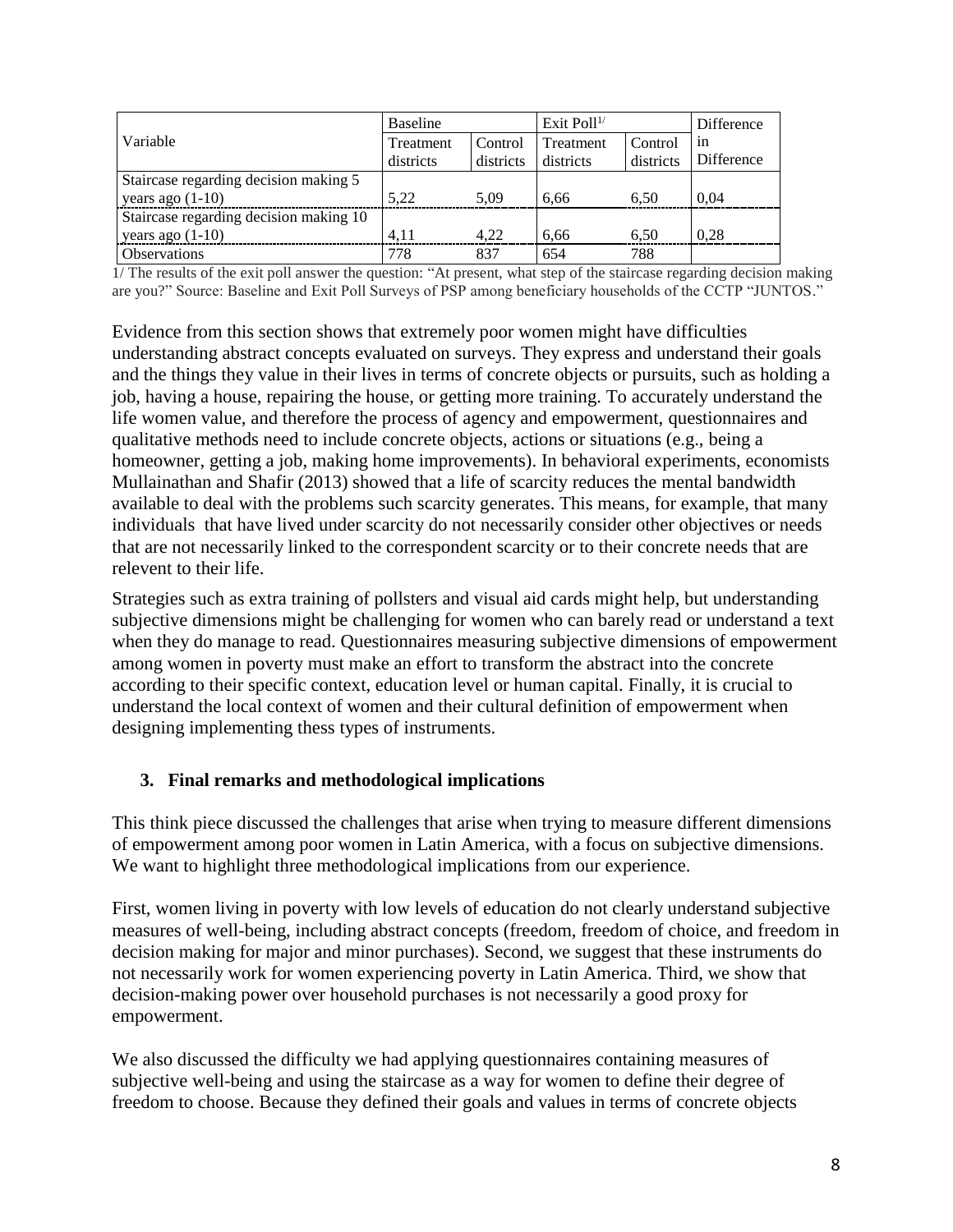(having a house, repairing the house, getting more training) women found it difficult to understand abstract questions around values. We conclude that due to the difficulty women had understanding abstract ideas, these instruments should not be used, or should be used very carefully, among vulnerable women. We suggest that questionnaires and qualitative methods need to include concrete objects, actions, or situations in the process of studying empowerment.

This piece helps to initiate a debate about which are the best ways to measure women's empowerment. As researchers who have gone into the field and analyzed the data, we provide evidence about the challenges we found to implementing specific instruments commonly used to capture subjective dimensions of empowerment. We do not mean to suggest that subjective measures of women's empowerment never work.

Rather, this evidence points to the fact that it is necessary to contextualize instruments taking into consideration the culture, the education level, the poverty condition and the intersectionalities of women being surveyed. Decontextualized instruments may deeply affect and bias the results. We learned that it is key to take these challenges into account when working with poor women in Latin American countries.

We are initiating a study including a large sample of field experiences to measure women's economic empowerment, with a focus on subjective dimensions, which will include more examples from Latin America, Asia, and Africa. We hope that this will be a relevant contribution to developing and using more accurate definitions and measurements of women's economic empowerment.

# **4. References**

Arawal, B. (1997). Bargaining and gender relations: within and beyond households. Feminist Economics (3), 1-51.

Alkire, S. (2005) Subjective quantitative studies of human agency, Social Indicators Research, 74 (1), pp. 217-60.

Alkire, S., Meinzen-Dick, R., Peterman, A., Quisumbing, A. R., Seymour, G., and Vaz, A. (2013). 'The Women's Empowerment in Agriculture Index'. World Development, 53: 71–91.

Duflo, E. (2012). Women Empowerment and Economic Development. Journal of Economic Literature, Vol. 50, No. 4.

Folbre, N. (1994). Who pays for the kids?: Gender and the structures of constraint. London: Routledge.

Diener, E., & Biswas-Diener, R. (2002). Will money increase subjective well-being? Social Indicators Research, 57, 119 –169.

Ibrahim, S. & Alkire; S. (2007) Agency and Empowerment: A proposal for intentionally comparable Indicator, OPHI Working Paper Series.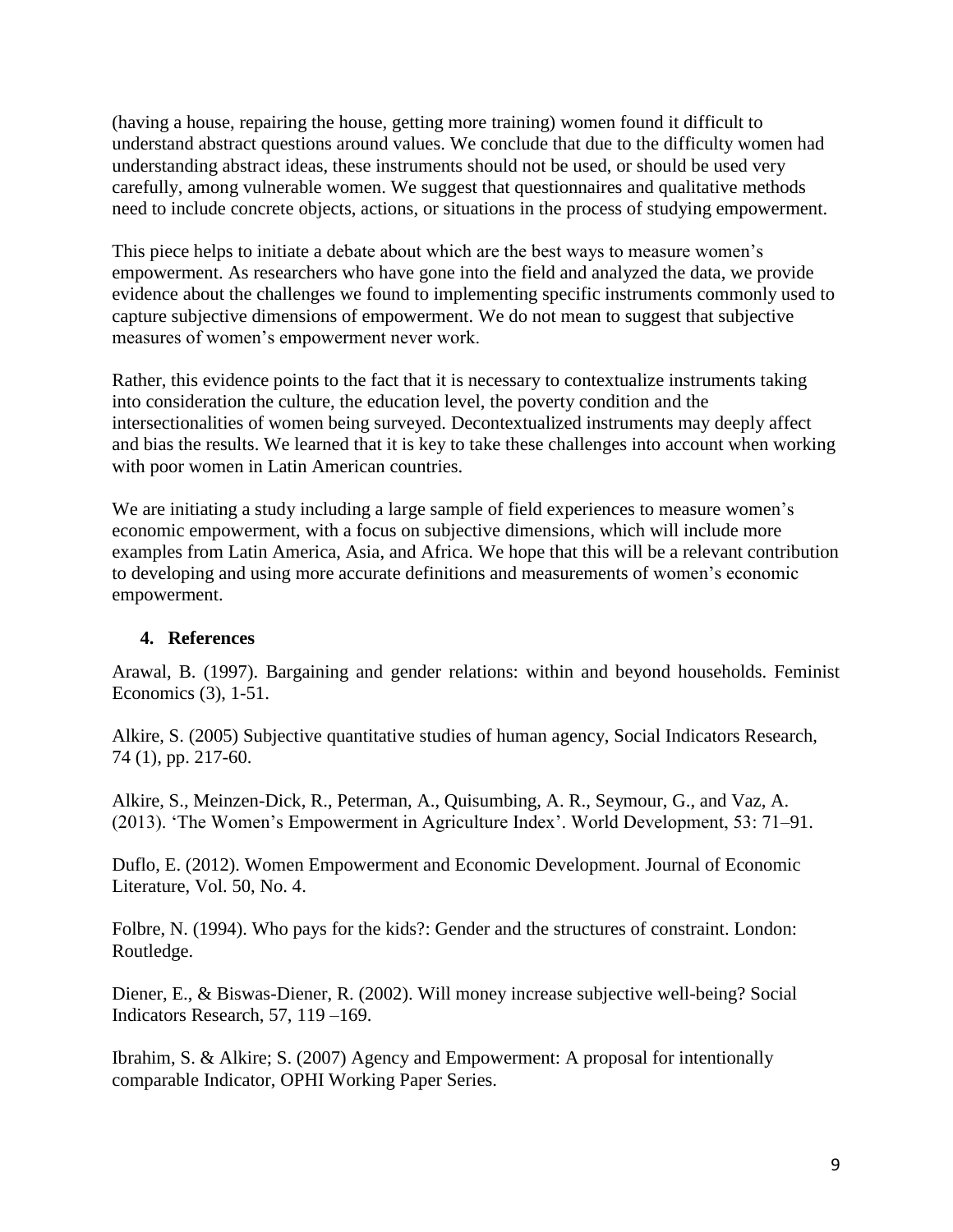Kabeer, N. (2001). Reflections on the Measurement of Women's Empowerment, Theory and Practice, In Discussing women's empowerment theory (Stockolm, Novum, Grafiska, AB).

Kabeer, N. (2005). Gender equality and women's empowerment: a critical analysis of the third millennium development goal 1. Gender & Development, 13(1).

Kabeer, N. (2007). Marriage, motherhood and masculinity in the global economy: reconfigurations of personal and economic life. Brighton: Institute of development studies.

Kabeer, N., Mahmud, S., & Tasneem, S. (2011). Does paid work provide a pathway to women's empowerment? Empirical findings from Bangladesh.

Karlan, D., Ashraf, N., y Yin, W. (2007) Female Empowerment: Impact of a Commitment Savings Product in the Philippines. Center for Global Development, Working Paper No. 106.

Knowles, J. (2015) Monitoring and evaluation guidelines for women's economic empowerment programs. prepared as a companion to the report, Measuring Women's Economic Empowerment, published by the United Nations Foundation and the ExxonMobil Foundation

Molyneux, M. (2008). Conditional Cash Transfers: A 'pathway to women's empowerment'? Brighton: Institute of Development Studies.

Mullainathan, S., & Shafir, E. (2013). Scarcity: Why having too little means so much. New York, NY: Times Books.

Maslow, A. H. (1970). Motivation and personality. New York: Harper & Row.

Narayan, D., Chambers, R., Shah, M.K and Petesch, P. (2000) Voices of the Poor: Crying Out for Change, Washington DC: Oxford University Press for the World Bank.

Petesch, P., Smulovitz, C., & Walton, M. (2005). Evaluating empowerment: A framework with cases form Latin America. In D. Narayan, Measuring empowerment: Cross-disciplinary perspectives. Washington D.C.: World Bank.

Samman, E.; Santos, E. (2009). Agency and Empowerment: A review of concepts, indicators and empirical evidence. OPHI Working Paper Series. Prepared for the 2009 Human Development Report in Latin America and the Caribbean.

Sen, A. (1981). Poverty and famines: an essay on entitlement and deprivation. Delhi: Oxford University Press.

Sen, A. (1999). Development as freedom. Oxford: Oxford University Press.

Tay, L.; & Diener, E. (2011). Needs and Subjective Wellbeing Around the World. Journal of Personality and Social Psychology. Vol. 101, No2, 354-365.

World Bank (2001) World Bank Development Report: Attacking Poverty (New York, Oxfrod University Press).